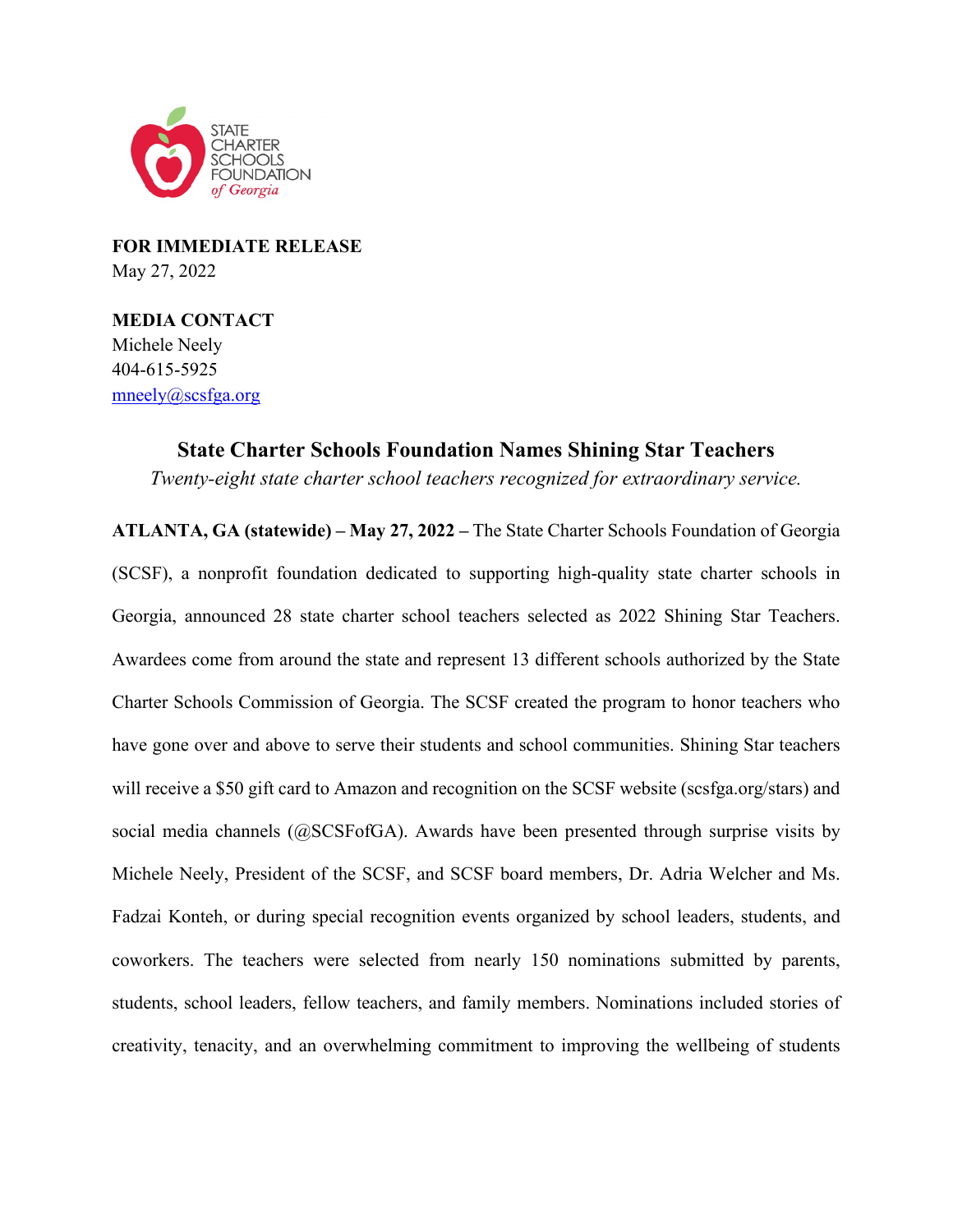during an extremely challenging school year. The initiative is proudly sponsored by FEV Tutor, the Association of American Educators (AAE), and Infinite Giving.

"What a joy to see our Shining Star teacher, Brandi Dixon, engaging her class on Field Day at the International Academy of Smyrna! It confirmed the importance of the work we do at SCSF. Our hardworking teachers across the state do whatever it takes to connect with our students," reflected Dr. Adria Welcher, SCSF board member, after presenting the honor in person to Ms. Dixon. "Indeed, it takes a village to raise our children and it is our honor to be a part of that village. We can rest assured that our future is in good hands and at SCSF we are enthusiastic to partner with our educators to make sure of it!"

Photos and quotes from the nominations for each teacher can be found online at scsfga.org/stars. Each teacher will be featured individually on the SCSF's Facebook, Twitter, and Instagram accounts.

#### **Shining Star Teachers by School**

- **Baconton Community Charter School,** Baconton
	- o Amanda Barber, Kindergarten
- **Cherokee Charter Academy**, Canton
	- o Lon Honore, 2nd grade
- **Coweta Charter Academy**, Senoia
	- $\circ$  Andrea Gipson, 1<sup>st</sup> grade
	- $\circ$  Hannah Shelton, 2<sup>nd</sup> grade
	- o Kyle Sims, band
- **Ethos Classical**, Atlanta
	- o Jade Shroud, kindergarten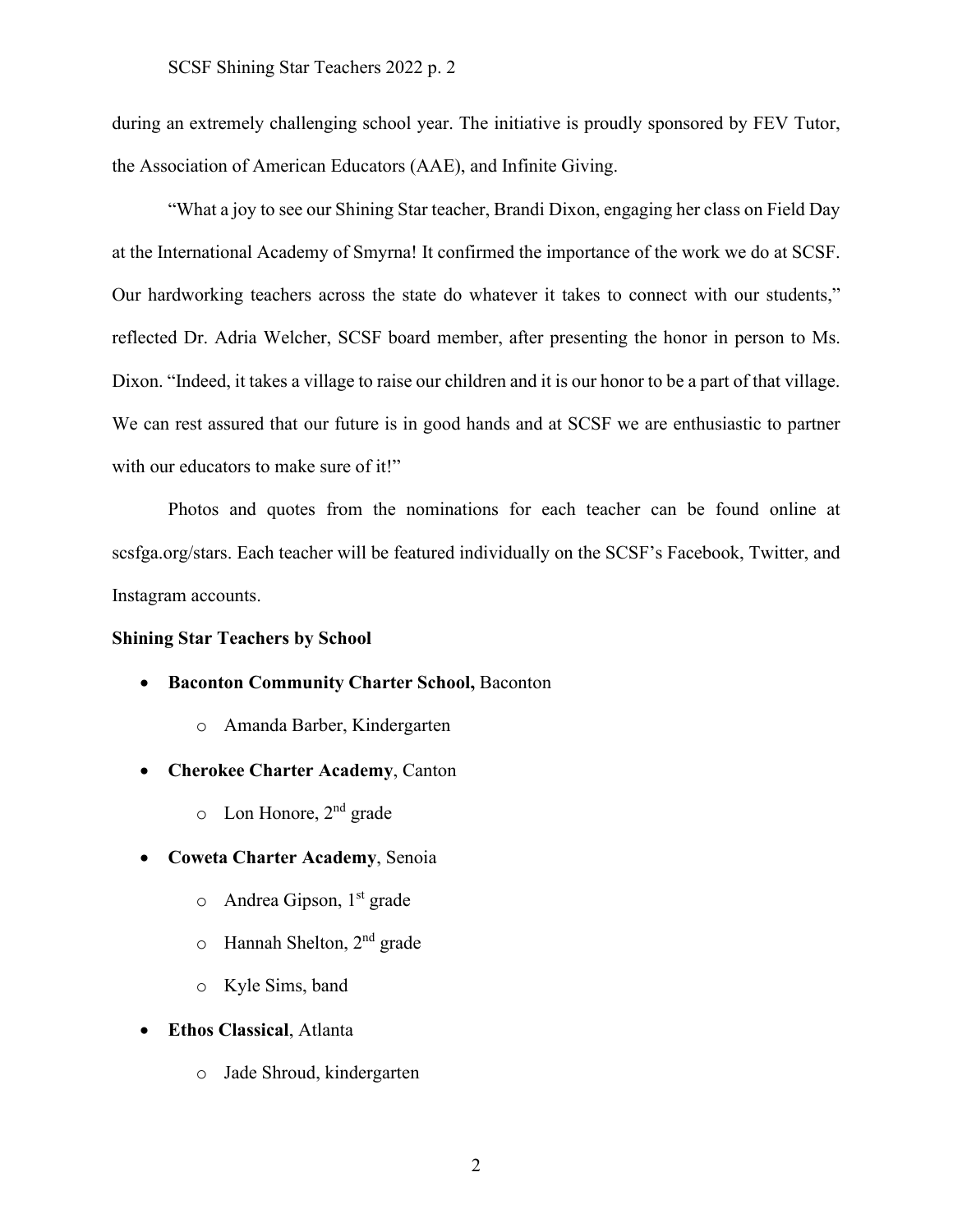SCSF Shining Star Teachers 2022 p. 3

- **Furlow Charter Academy**, Americus
	- o Joanna Arnold
- **Georgia Connections Academy**, virtual school
	- o Kimberly Keene, middle school math and special education
	- $\circ$  Jody Smith,  $8^{th}$  grade math
- **Georgia School for Innovation and the Classics (GSIC)**, Hephzibah
	- $\circ$  Tanisha Thompson,  $8<sup>th</sup>$  grade math
- **International Academy of Smyrna**, Smyrna
	- $\circ$  Brandi Dixon, 4<sup>th</sup> grade
- **Liberty Tech Charter School**, Brooks
	- o Anna Guerrero, kindergarten assistant teacher
	- o Julie Hally, special education
	- o Jennifer Loveless, middle school science
	- o Anna Mayhew, kindergarten
	- o Sheri Thorne, kindergarten assistant teacher
	- o Kristi Van Gunst, kindergarten

## • **Pataula Charter Academy**, Edison

- o Wendy Everson, special education
- o Summer Hill, kindergarten
- $\circ$  Elizabeth Knox, 4<sup>th</sup> grade
- $\circ$  Lana McFather,  $10^{th}$  grade

## • **Resurgence Hall Charter School**, Atlanta

o Gabriela Bravo, 3rd grade